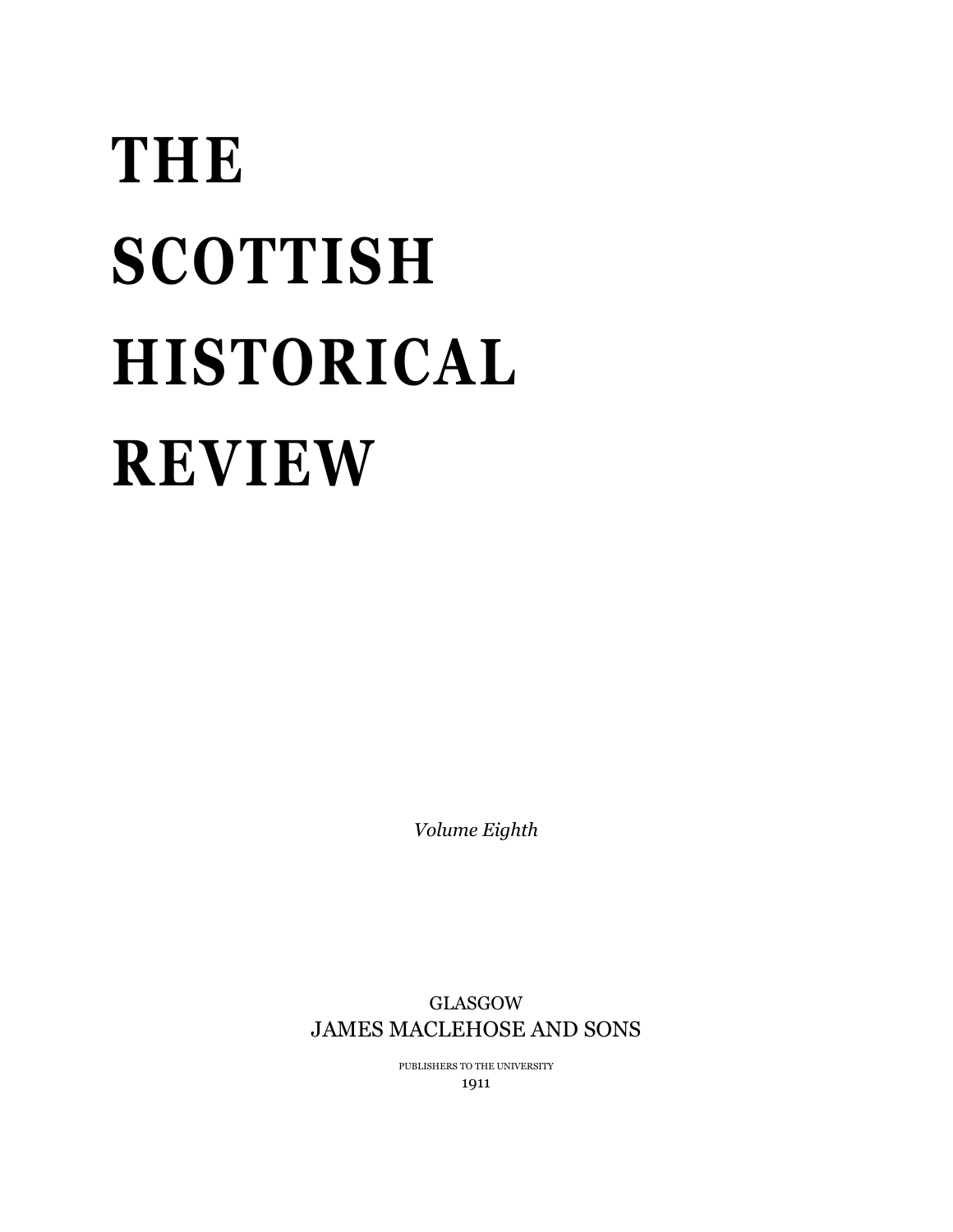## **Contents**

Letters from Francis Kennedy, Abbeyhill, to Baron Kennedy at Dalquharran, Mayboll. The Siege of Edinburgh, 1745.............................................. 54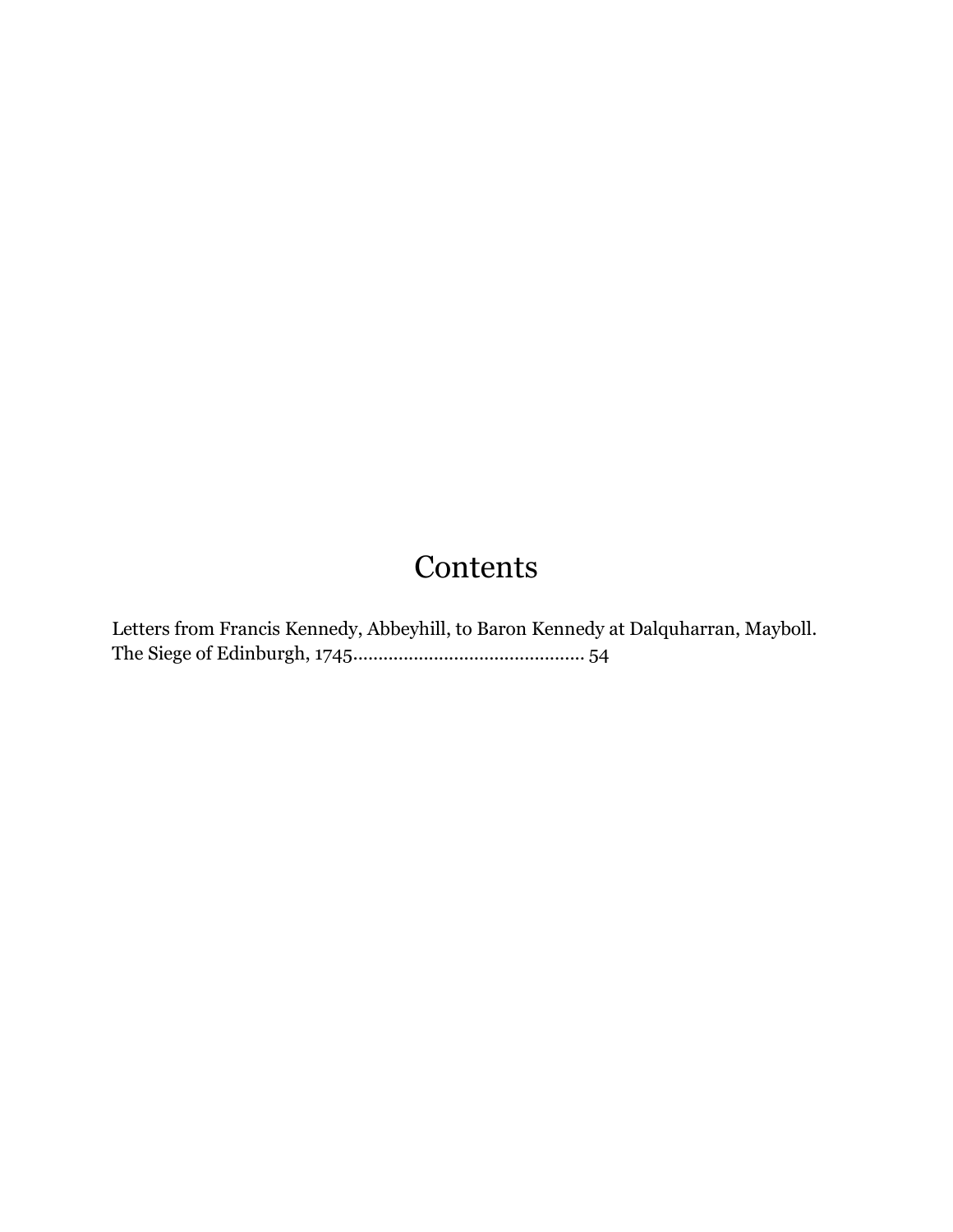### Letters from Francis Kennedy, Abbeyhill, to Baron Kennedy at Dalquharran, Mayboll

Relative to the seege of EDINBURGH 1745

THE following letters are the property of Mr. John C. Kennedy of Dunure, to whom the Editor is indebted for allowing them to be **L** Dunure, to whom the Editor is indebted for allowing them to be printed. They had been in the hands of Mr. Kennedy's family since they were written.

Mr. Andrew Lang, who has seen the proof, writes: "The author of the letters to Baron Kennedy was a friend of Pickle the Spy, who alludes to him in his epistles to English officials. As Mr. Francis Kennedy speaks of 'The Prince,' not 'The Pretender,' it appears that he and Baron Kennedy were not enthusiastically Whiggish; Mr. Kennedy reports favourably about the conduct of the Highlanders in and near Edinburgh; and of the military qualities of his Royal Highness. The 'french minister' mentioned in the letter of October 19 is M. Boyer d'Eguilles, who represented France in the Jacobite army. Prince Charles entered England, as he wrote to King James, with no belief, or very little, in the Earl Marischal's arrival 'with a very great army from France.'"

The Editor is indebted to Mr. A. Francis Steuart for the following note with regard to Mr. Francis Kennedy, the author of these letters.

"Francis Kennedy of Dunure (the writer of these letters) succeeded his two elder brothers, General James Kennedy of Dunure, and Thomas Kennedy of Dunure, advocate, a Baron of Exchequer in Scotland. The latter died 13th May, 1754 (leaving a widow, Dame Grizel Kynnymound, who died 3 Feb., 1758, aged 70), and his brother Francis was served heir special in Abbeyhill (whence the letters are dated), with the Manor place and Brewery in the Parish of South Leith, 29 Jan., 1762. He did not live long after this, as 'Thomas Kennedy of Dunure' was served heir general 'to his father Francis Kennedy of Dunure' 2 October, 1765. The testament of 'Mrs. Isobel Edmonston, relict of Francis Kennedy of Dunure,' was recorded at Glasgow, 29 May, 1778."

I

To The Honorable Baron Kennedy,

at his house near Mayboll

When I wrote to my Dearest Brother on Saturday last, the toun of Edin: was in the utmost Consternation from the Castle firing down the toun & burning some houses, but as the blockade is removed people seem a little eased of their terror & enjoy some more quiet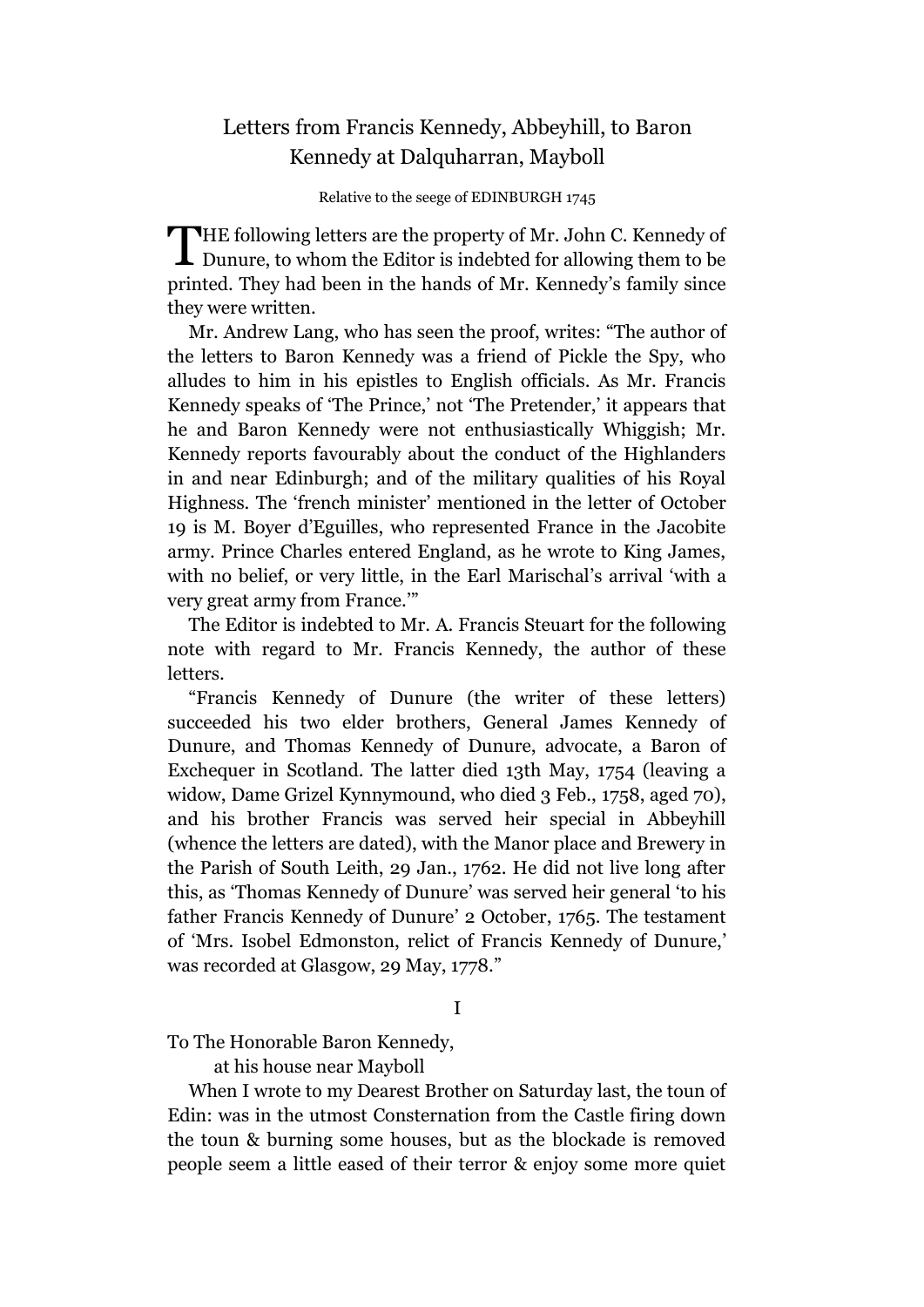than they did last week, however the Castle still fyre about the West Port & Grass market & wherever they Spye any Highlanders, so that the Innocent Inhabitants very often Suffer in going to places within view of the Castle, where there may happen at the Same time to be Highlanders, which makes me think that it would not be very advisably for you to be at Foulbridge till the Highlanders are quite gone from this, & when that may be no body that I see can pretend to tell, most people of fashion that are not engaged with the Prince are out of town & every body within reach of the Castle have left their houses, tho since this last Proclamation its thought they will return to them when the Highland Army is gone—. Im still Confin'd to the house & know nothing of whats passing but from the newspapers which Mr A—s sends you & what else he can pick up worth writing, she & her family are still here not thinking it safe to return to her house as yet, All is safe & well hitherto at Foulbridge. I'm still in an undetermined way about my time of leaving this, for Mr Monro has ordered me some things to buye to make me easy, & save the trouble of undergoing another painfull operation which I doubt anything will do. I have sent twice to enquire after Miss Cathcart who is very well but out of toun with all her Companions in some place of safety in the Country. I beg when you see Sir John youl tell him this & make my excuse for keeping his house so long, all the family here are well & make their Complements to your Lady & you. I beg mine in the most affectionate manner & that youl believe me to be ever my Dearest Brother with the most dutifull Affection Entirely yours.

Abbey hill the 8 Sept 1745<sup>1</sup>

(this letter is doqueted as from Francis Kennedy)

<sup>1</sup> Page 223

1

#### LETTERS FROM FRANCIS KENNEDY RELATIVE TO THE SIEGE OF EDINBURGH, 1745.

The Editor has to thank Mr. John Morrison for pointing out that the letter from Mr. Francis Kennedy (S.H.R, viii. 54), which is dated 8th September, 1745, should have been dated 8th October, 1745; this letter, instead of being the first of the series, should, therefore, have been the third. The Editor regrets that this error in dating on Mr. Francis Kennedy's part was not noticed earlier. The occupation of Edinburgh by the Jacobites only began on 17th September, and internal evidence also goes to show that this letter should have followed that of 5th October.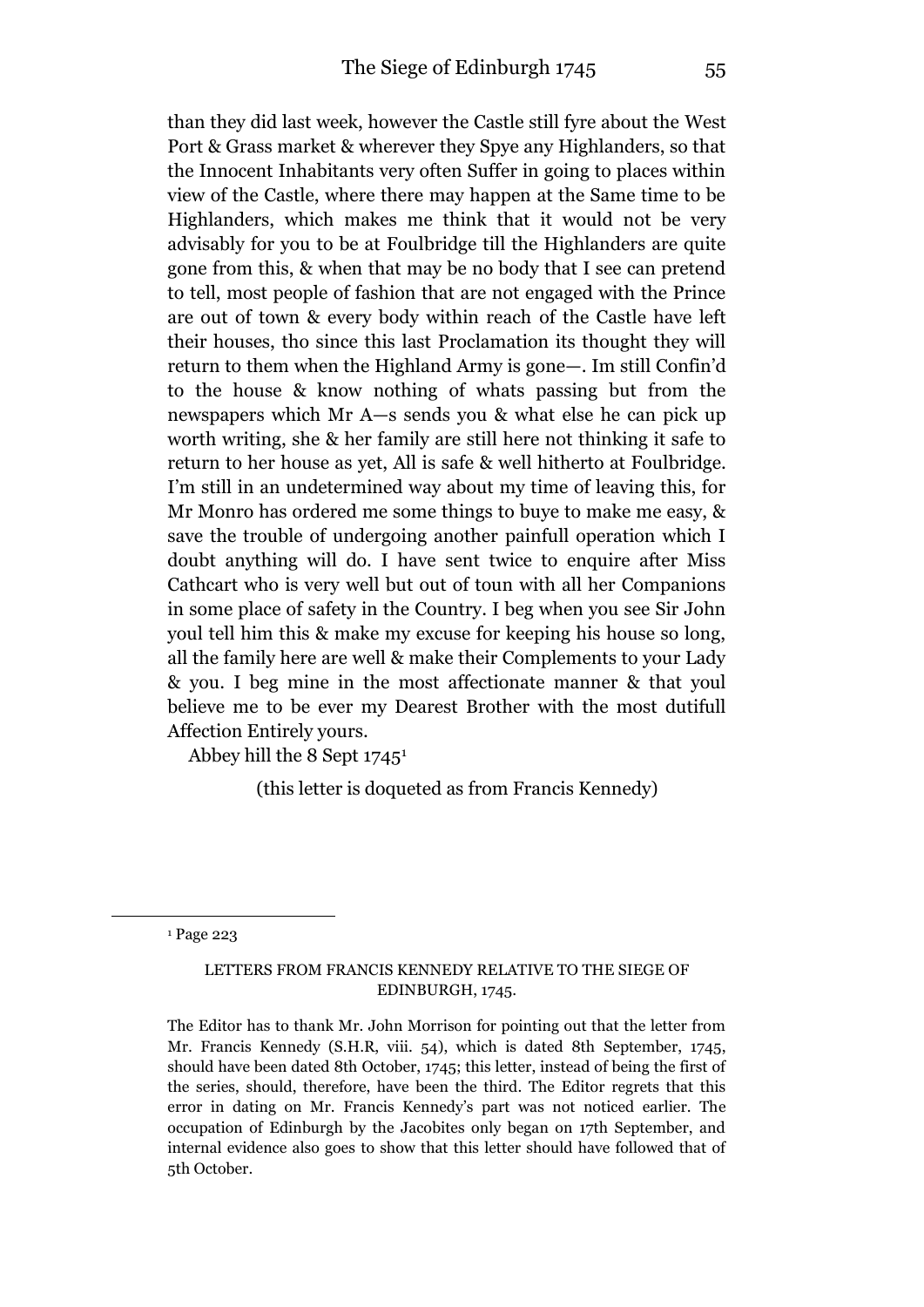To The Honorable Baron Kennedy at Dalquharran near Mayboll Dear Brother

I got here on Tuesday afternoon very wet & fatigued, & found your friends here pretty well considering the Allarms & fears every body are in. this will come to you enclosed in a letter from Mr A—s who is to send you the newspapers by which youl see the situation we are in here better than it is possible for me to write, his Wife & family left their house on Tuesday night & has slept here ever since, & the people in the toun are removing their things very fast, the Castle having already thrown some bullets into the toun, one of which fell on Mrs Alvey's house which made her quit it. she sent back your things to foulbridge thinking them safer there than in the toun. I have been in the utmost torture ever since yesterday afternoon by a return of my old distemper which has kept me all night from any sleep, so that Im not in a Condition to write a longer letter. I hope if I was once free of my pain to set out again soon for Dalq: but at present Im not able to say any more but to beg my Complements & all of this family to your Lady & that youl believe me to be ever with the most Dutifull affection Entirely yours

FK

Abbey hill the 3d Oct 1745

#### III

I wrote to my Dearest Brother a short line on Thursday last in very great pain, it is at present not so violent tho Im apprehensive I shall be obliged to undergo such another terrible operation as I suffered two years ago, You are happy to be at Dalquharran enjoying peace & tranquillity while we are here in a state of War, for the Castle is in a manner besieged by the Highlanders who expect, as Im told, to oblige it to surrender by hindering any provisions to be carryed up to them—& the Castle for these 4 days past have been fyring all round them upon every place where they suspected or saw the Highlanders— I don't hear that many are killed on either side, but the Castle has burnt & beat down houses about Livingstons yeards, the West port, & Grass market & the Castle hill towards the north Loch as far down as James's Court & this siege is like to be carryd on till the Castle surrenders, so you may judge what kind of situation the Inhabitants both of town & Subburbs are in, & how inadviseable it is for you to think of coming to toun till things are upon a more peaceable footing. I dont hear but the greatest care is taken to hinder the Highlanders from committing any disorders, &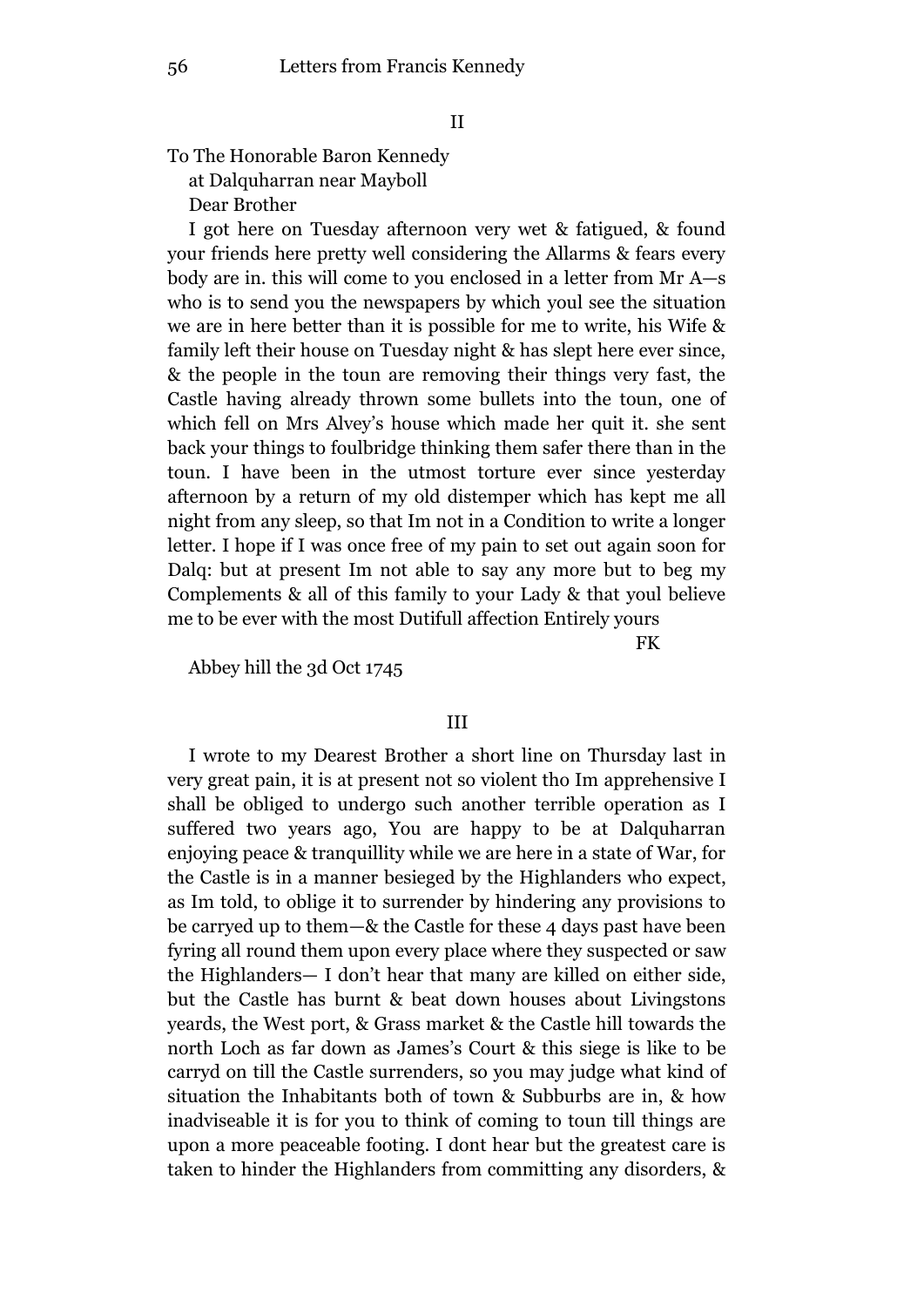the inhabitants of the toun seem to dread nothing so much as there leaving Edin: since they have no magistrates to keep the peace & order of the toun when they are gone, they say there are some dissentions amongst the officers of the Castle about the vigorous orders that came to destroy the toun, some for executing them & others preferring to quit their commissions rather than do so creul an action, of which last number is Genrl: Guest tho he persists as strongly as any to defend it to the last extremity, but you will have a more particular account of what is doing from A—s who is going about to hear what is doing which I cant do. he will send you the newspapers which dont come out so regularly as usual. Your Gardner was here today in great fears for your house because of an allarm he had got that the Highlanders had threatened to burn all the houses without the west port for assisting the soldiers that sallied from the Castle to take some of the people that were lodged in Livingstons yeard to prevent carrying up provisions to the Castle, but as I dont believe they will be allowed to do any such thing, I desired him to keep at home with the maid & keep the doors shut & if any Highlanders should come to offer any disorder to show them the P—s protection which your neice got & sent out there before I came here. Lord Kilkerran's house has also a protection which Mrs Murray got for it, & several other Government people have the same to preent the disorders that wrong headed people might be ready to committ, & which Im told the P— is very desirous to prevent. I can hear nothing of Newton so that probably he has gone home again, all your old Hay is carryd away, there came a message here on Wednesday from Lord Elcho to Lady Wallace telling her that he must have your hay for the Prince's use which he would not take before acquainting her. Smith came afterwards to me to know what he must do. I told him if the person that came for the hay showed him orders from Lord Elcho, to deliver it but not otherwise & I doubt if they stay long here the other stack will go the same way. in these troublesome times we must be content to make the best composition we can. all the family here desire to make their Complements to your Lady & you. I beg the same & that you'l believe me to be my Dearest Brother ever with a most dutifull affection Entirely yours FK.

Abbey hill the 5 Oct 1745

Im told that the  $P$ — is so hardy & Vigilant that he is like to kill the most robust Highlander, he lys every night in a tent no better than the poorest soldier, gos frequently thro his camp to see that the men have their necessarys rightly provided for them, in order to give an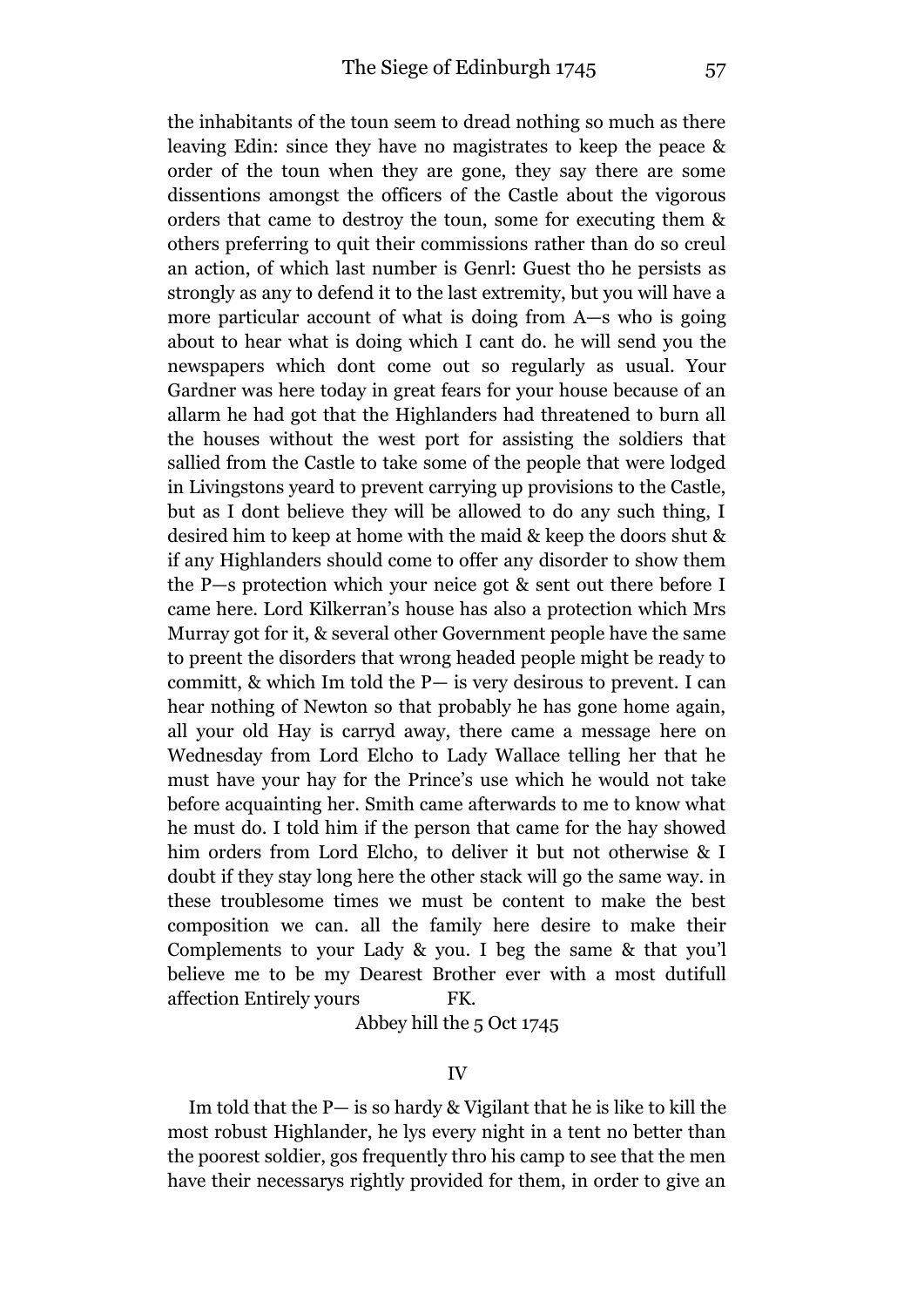Example to his officers which they are not so ready to follow as their Interest, now they have gone so far, should oblige them to.

I have just now received My Dearest Brothers letter of the 6 Oct: by the Carryer & am sorry to see by it that none of the 3 letters I wrote was come to your hand. It is true I got to toun on Tuesday but so wet and fatigued with, the journey that I was not able to put pen to paper to write to you that night, next day I was seized with a return of my old distemper & have been mostly Confined to the house ever since. I wrote you a short line on the Thursday, a longer one on Saturday & another on Tuesday thereafter, all which I sent to Mr A—s to enclose to you with the news papers & what other news he could pick up, which he told me he forwarded duly, so that I hope before now you have got them, I therein told you that your neice had got a protection for your house immediately upon the Highlan Armys coming here which was better than having any Highlanders to protect it while it was within reach of the Castle since they fired at all of them they saw, so that your house & everything in it is safe, no body could tell me anything about Newton so that I believe he went out of toun before I came to it. I told you in my former letters how improper & even dangerous it was for you to come to toun while the Castle was blockaded, they have retired the blockade & given over Im told any thought of taking the Castle since it endangered so much the inhabitants of the toun, & are come to a resolution on both sides not to fyre but at those that attack them, so that things are in a more peaceable way than they were last week & people think that the Army will remove from this as soon as all their body of highlanders & others are come here, but how peaceable and safe the toun & subburbs will be after they are gone is a question I dont yet hear is resolved, so that I believe it will be best to suspend your journey till you hear the Army is gone & know what footing people are upon in this place as to preserving the peace & order of the toun. I was not able to write to you last night because I had the operation performed yesterday upon my posteriors, I hope in God it will free me of any more pain of that kind for the future. I have heard no manner of news but what we get from the papers which Mr A—s tells me he sends you duly as they come out, which is not so regular as usual, whenever Im able to ride I purpose to set out for Dalquharran. All your friends here are well & desire their Complements to your Lady & you. I beg to make mine to her in the most affectionate manner & that you'l believe me to be my Dearest Brother ever with a most dutifull affection Entirely yours FK

This letter, in the way Im in, has you may easily believe been no easy task.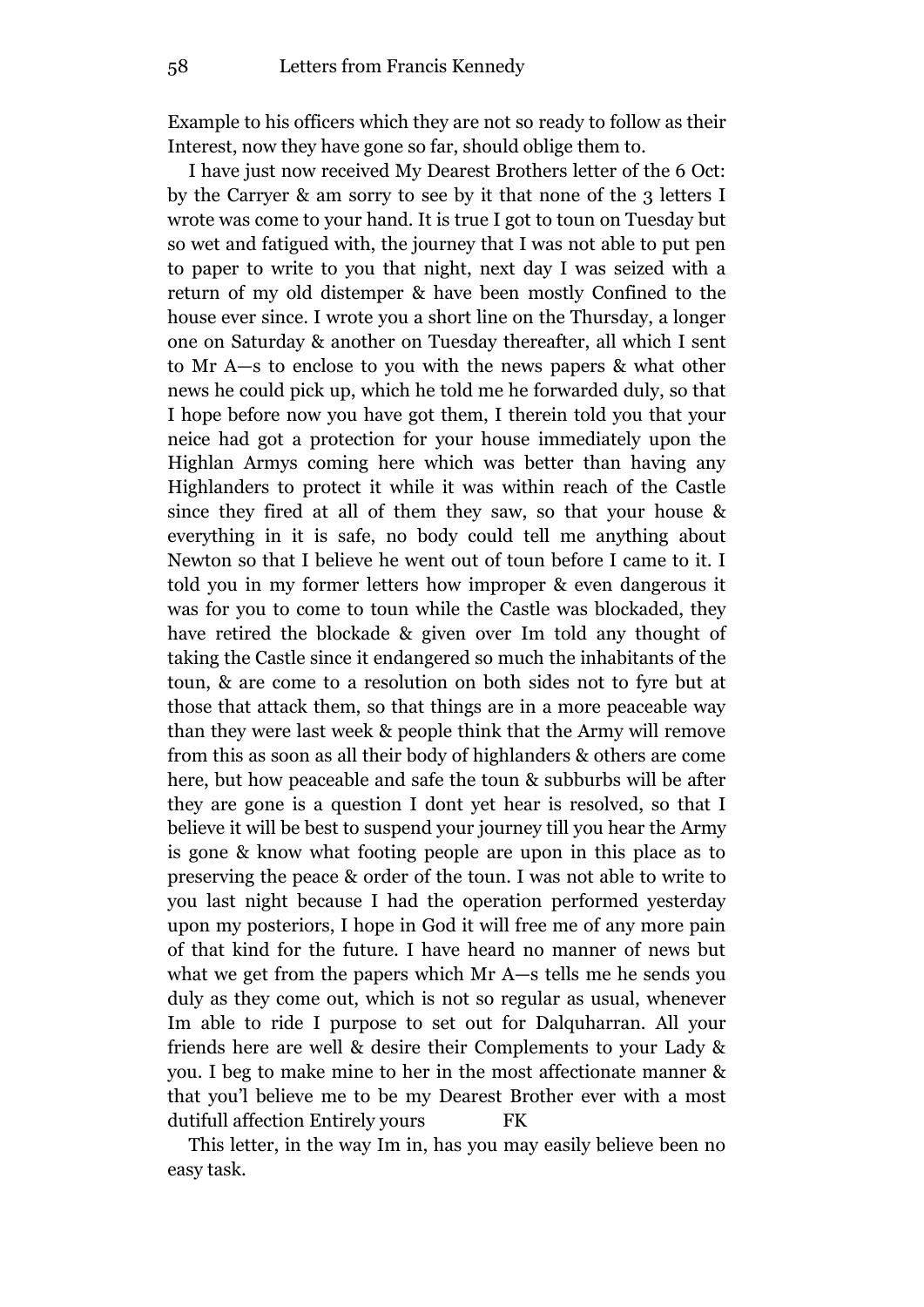#### Friday Oct the 11 1745

V

I received only this morning My Dearest Brothers letter of the 10″, & tho' I now put pen to paper to thank you for it, yet as Im still confined to the house I know no more nor so much of whats passing as you do at Dalquharran. the folks that are in the house with me go as seldom abroad as I do, so that whatever storys have been told you or wrote about a certain persons aggreaving frequently at a Certain place must be false, at least since I have been here so that you need be in no uneasiness upon that account. The protection that was got for your house has been very sufficient hitherto & I hear of no disorders committed on any gentlemans house that had them, there has been some hay ordered in from all the gentlemans houses near the toun I hear, but I hear of no pillaging any where not even at Newliston unless the taking of horses or arms be such, which they take every where & chuse to take their hay rather from the rich than the poor, however if it be true what is told this day that the Army is soon to leave this I believe there will be no fear of your new stock of hay. I shall send Sam tomorrow with the money you ordered for you maid, I hope in a few days to be able to venture abroad & as soon as I am able to bear riding endeavour to get to Dalq: by easy journeys. I have seen no news papers this week for they dont come out as usual. Mrs Alves went back to her house yesterday. She will send you what news papers come out, which I shall send word to him to continue, all the family here are well & desire to offer their Complements to your Lady & you, I beg mine to her in the most affectionate manner & that you'l believe me to be ever with a most dutifull affection

#### Entirely yours FK

Abbey hill the 15 Oct 1745

Mrs Alves told me your plate was in the Castle & that all the other things that were removed out of your house to hers are carried back again.

#### VI

I wrote to my Dearest Brother on Tuesday last & sent it to Mr Alves to forward to you under cover of his frank, I have been seldom abroad since tho' I thank God I grow better of the ailment, but excessively low spirited, however I would fain hope that I shall be able to leave this on munday or Tuesday next, but whether to make the journey on horseback or to hyre a chaise I have not yet determined, tho' I believe I shall be obliged to do the last. Things